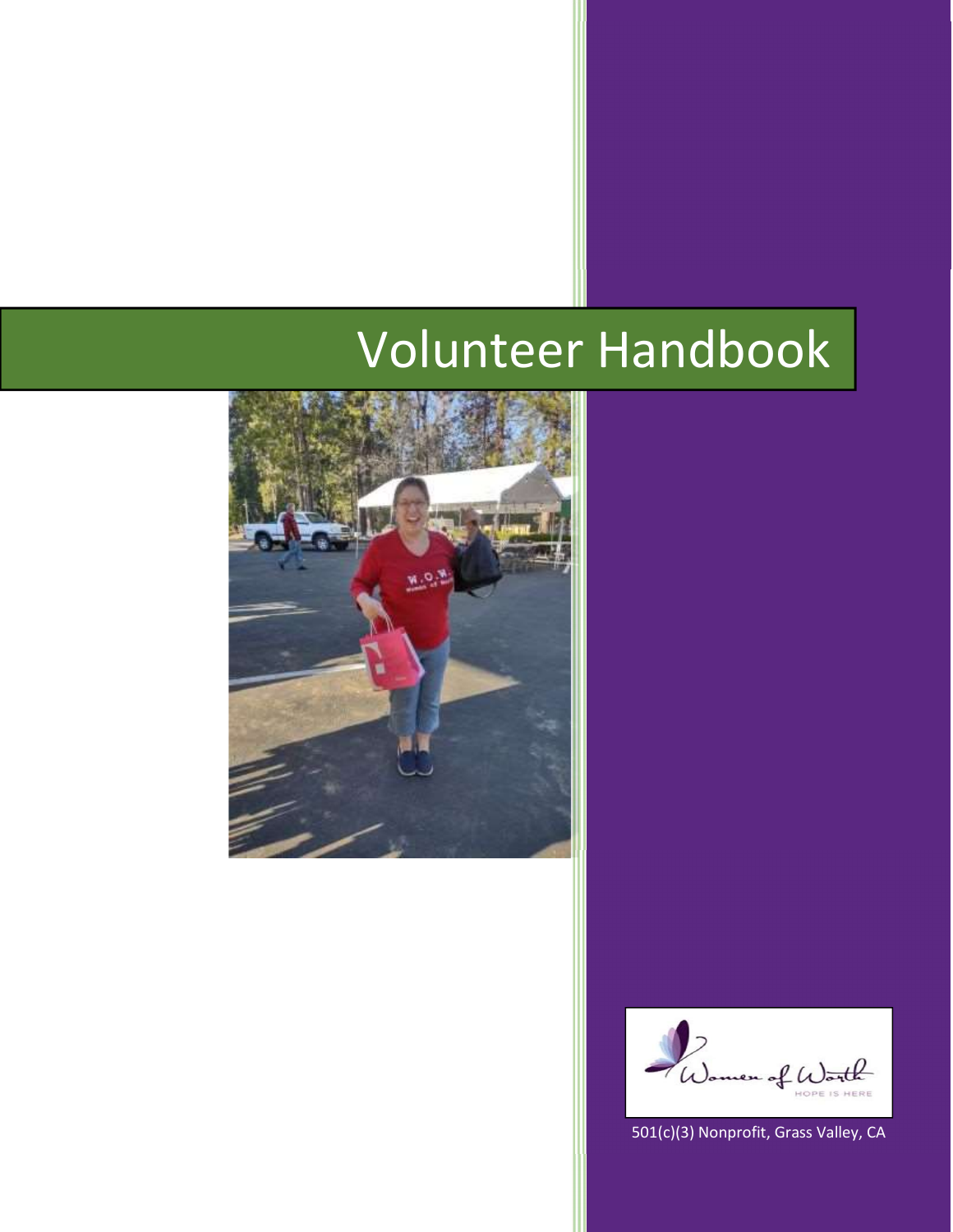## Welcome to Women of Worth (WoW)

As an organization that depends entirely on private funding, Women of Worth has thrived for 22 years because of caring volunteers. Our mission is made possible by your devotion and diligence, and we are thrilled and thankful you've decided to join the WoW Team.

## Our Mission

WoW helps families in crisis, victims of domestic violence, sexual assault and human trafficking. We also offer programs to increase self-reliance and improve quality of life by helping victims rebuild their lives with dignity, hope and safety.

## Volunteer Roles

We offer two types of volunteer roles: general operations and client operations. The requirements to volunteer are different for each type:

1. General Operations (GO) Volunteer Overview and Requirements

GO volunteers are assigned duties that do not involve direct interactions with clients. GO volunteer assignment choices may include events, administrative, specific projects, fundraising, community outreach, client needs fulfillment (groceries, laundry, pickups/drop-offs, etc.), or per volunteer request (as specified and approved).

To become an official volunteer for WoW, prospective GO volunteers must only complete the Application and Acceptance Procedure described in the next sections.

2. Client Operations (CO) Volunteer Overview and Requirements

CO volunteers are assigned duties that involve direct interactions with clients. They typically serve clients in trauma and abuse recovery, so assignment choices may include therapy/counseling, transportation, career and educational assistance, household chores, life skills training and mentoring, service and program access guidance, financial literacy education, legal assistance, health care guidance, or per volunteer request (as specified and approved).

To become an official volunteer for WoW, prospective CO volunteers must complete the Application and Acceptance Procedure described in the next sections, plus provide a current background check and participate in a 4-hour orientation on crisis and trauma care for victims and survivors of domestic violence, sexual assault, and human trafficking. Applicants may provide evidence of crisis/trauma care orientation in lieu of the 4-hour orientation.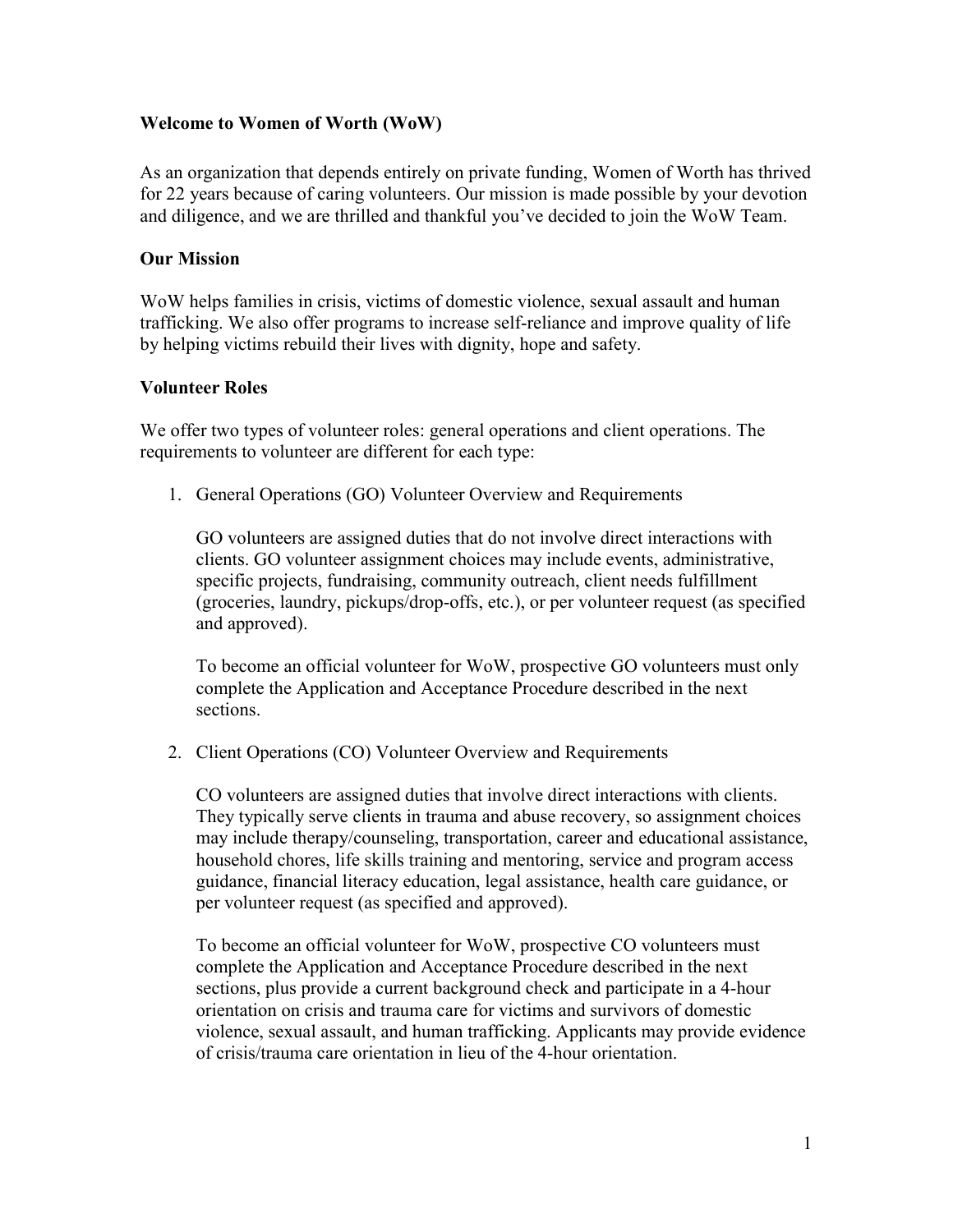# Volunteer Application and Acceptance Procedure

All prospective volunteers are required to submit an application of interest at:

# https://www.volgistics.com/ex/portal.dll/ap?AP=2133326292.

WoW staff will contact volunteer applicants within 3 business days of submitting the application to schedule an interview and orientation, during which staff and volunteer will discuss shared goals and potential volunteer assignments.

Upon signing an Assignment Agreement and Confidentiality Statement (see attached), each volunteer will receive a brief orientation relevant to their agreed assignment.

All volunteers are required to keep a valid ID or driver's license on file at Women of Worth. For volunteer work that requires driving in excess of to/from job site, volunteers are required to provide proof of valid driver's license and insurance.

## Volunteer Responsibilities

While serving Women of Worth, volunteers must:

- Comply with all federal, state, and county laws; county health department regulations; Women of Worth policies and procedures; and the rules and regulations of any establishment at which work for Women of Worth occurs.
- Arrive to scheduled shifts on time.
- Notify WoW supervisor immediately with schedule changes.
- Clarify dress code with WoW supervisor prior to scheduled shifts.
- Wear a name tag.
- Act in a professional, courteous manner.

# Confidentiality Requirement

All volunteers must agree to and sign the Volunteer Confidentiality Agreement (attached).

#### Volunteer Policies and Legal Notices

#### Equal Opportunity Public Benefit Agency

Women of Worth shall not refuse services in any program on the basis of disability, race, creed, color, sex, religion, national/ethnic origin, age, marital status, sexual orientation, veteran status or any other class protected by law in the administration of its programs, in the eligibility of program participants, or in the provision of services to applicants or clients.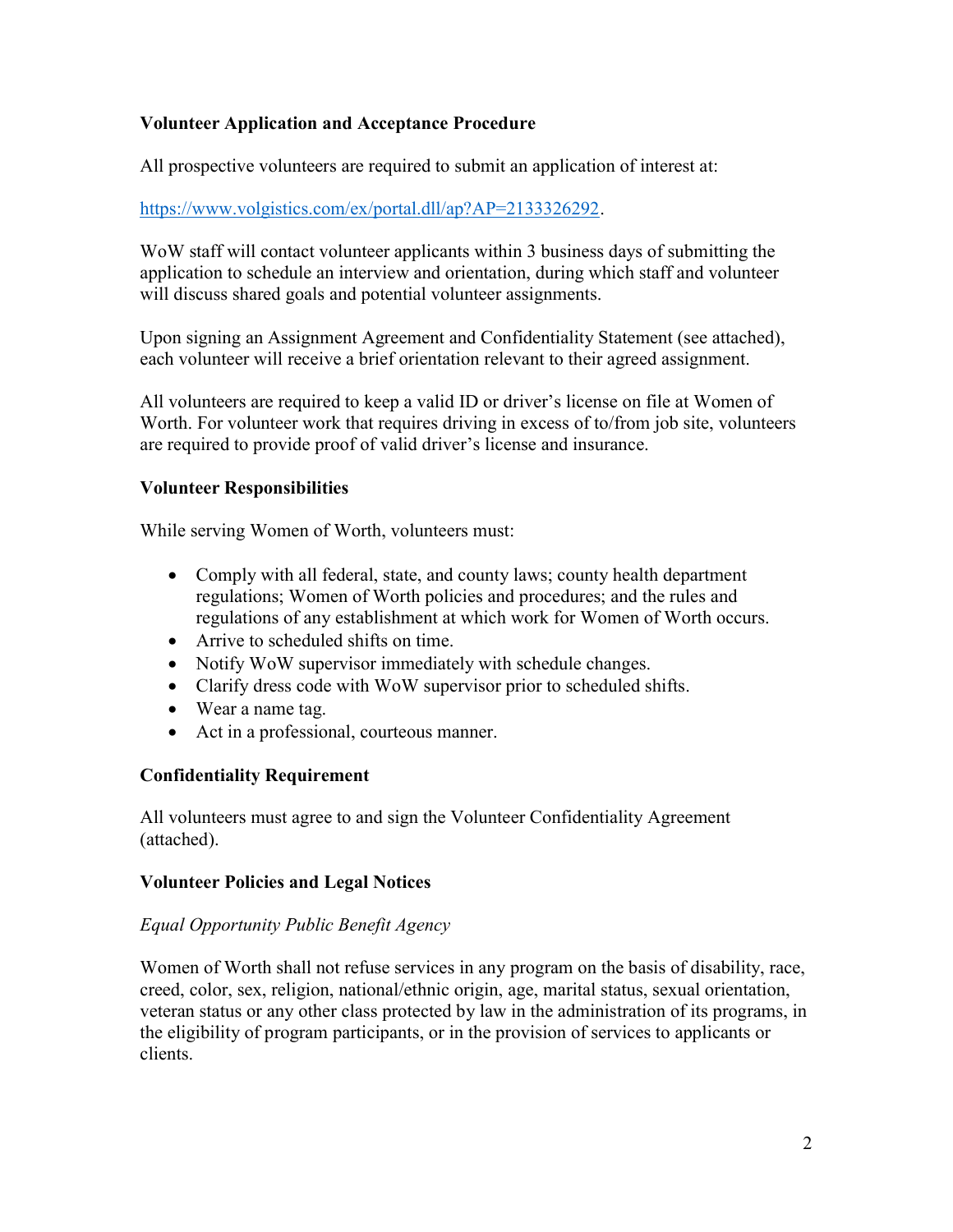#### Non-remuneration Policy

Under the law, Women of Worth cannot provide compensation for volunteer services. Volunteers agree to serve the agency free of charge with no expectation of monetary compensation, benefits (insurance, workers' compensation), or any form of remuneration.

## Reimbursement Procedure

With prior approval, volunteers may be reimbursed for expenses occurred in performing duties for WoW. They must provide WoW staff with a receipt of goods purchased and used to complete assigned tasks to receive a reimbursement.

## Workplace Grievance Protocol

Although we seek to provide a workplace in which all volunteers feel they are an important part of Women of Worth, and where volunteers feel fairly treated, there may be times when they have a dispute with a Women of Worth associate which can best be resolved through a formal procedure for dispute resolution. All disputes between any volunteer and Women of Worth are to be resolved in accordance with the following procedure. Women of Worth reserves the right to modify this procedure at any time and nothing in this procedure should be construed to constitute a contract between the volunteer and Women of Worth or to constitute any part of a contract between the volunteer and Women of Worth.

Any dispute between the volunteer and Women of Worth may be resolved using this grievance procedure.

A grievance is a complaint by a volunteer concerning any matter related to the volunteer's assigned work with Women of Worth. All grievances must be in writing using the form available by request from the executive director. The volunteer must state clearly and concisely all the known facts related to the grievance, including who, what, where, when and why. They must clearly explain why they disagree with act or omission that forms the basis for the grievance and submit a specific request for remedy, including signature and date.

Procedure: Address the grievance by emailing or calling the Executive Director to request a grievance form and explain the grievance. This may be done orally in informal discussion. If informal attempts to resolve the matter are not successful, implement the formal grievance process: Submit the grievance in writing to Executive Director. Grievances must be submitted within 30 calendar days following the date volunteer first knew or should have known of the grievance. If volunteer does not submit the grievance within the 30 day period, they waive the right to assert it. The Executive Director will respond in writing within 10 days following receipt of grievance, including a 15-day time frame during which volunteer can respond with further explanation of grievance. The Executive Director will issue a final determination within 15 days of final volunteer response.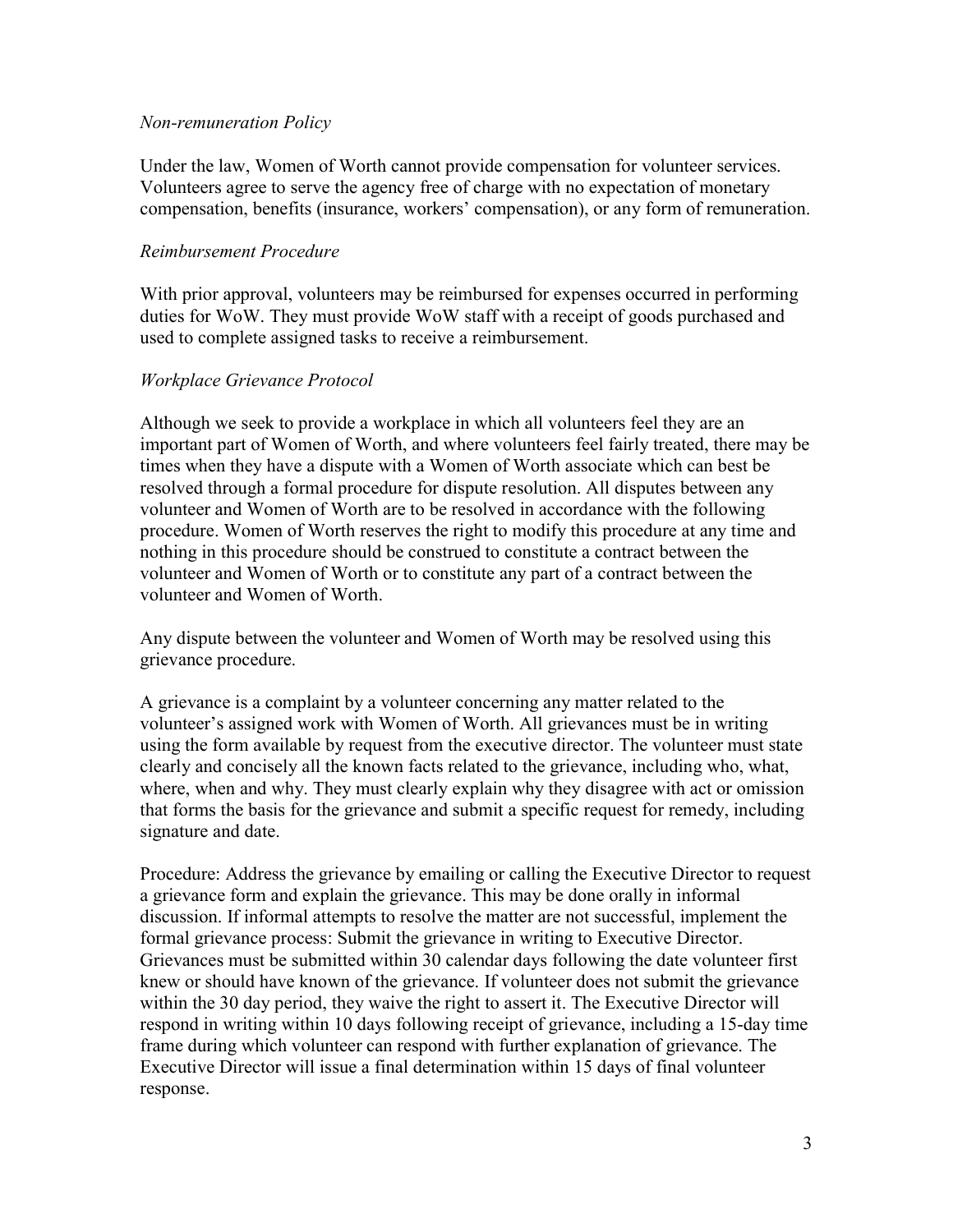# VOLUNTEER SERVICE AGREEMENT FOR PUBLIC, CHARITABLE, OR RELIGIOUS FACILITIES ONLY

| This Agreement, made on                 | [Date] by and between                             |        |
|-----------------------------------------|---------------------------------------------------|--------|
|                                         | [name or organization] hereinafter referred to as |        |
| "charity", and                          | [NAME],                                           | [DOB], |
| hereinafter referred to as "volunteer." |                                                   |        |

Whereas, volunteer intends to donate services to the charity identified above, and said charity intends to accept the donation of volunteer services. NOW THEREFORE, in

consideration of the mutual promises, the parties hereto agree as follows:

1. Volunteer agrees to donate services to charity in the capacity of [TITLE]. Said services shall include, but may not be limited to:

2. It is mutually and expressly understood that volunteer services shall be donated, and that said volunteer is not entitled to nor expects any present or future salary, wages, or other benefits for these voluntary services.

3. Volunteer agrees to follow the supervision and direction of any personnel, employee, or volunteer, to whom volunteer has been assigned to perform services, and to participate in any training required by the charity in order to perform the voluntary services.

4. Volunteer agrees that he/she will not be considered to be an employee of the charity, for any purposes other than tort claims and injury compensation, while performing the above described voluntary services.

5. Volunteer further understands that if volunteer is responsible for injuries to third parties or damages to their property while acting outside the scope of assigned volunteer duties, that said volunteer may be held personally liable for any monetary damages a court may award to the injured party.

6. It is further understood and agreed to by volunteer that the services rendered to the charity shall apply only in the case of liability arising out of the ordinary negligence that occurs during the scope of the volunteer's services agreed to herein, and that in no way do any of these provisions apply for the benefit of volunteer, his/her heirs, executors or administrators in any action arising out of gross negligence, willful misconduct, or any other conduct on the part of said volunteer, which cause or may give rise to criminal liability.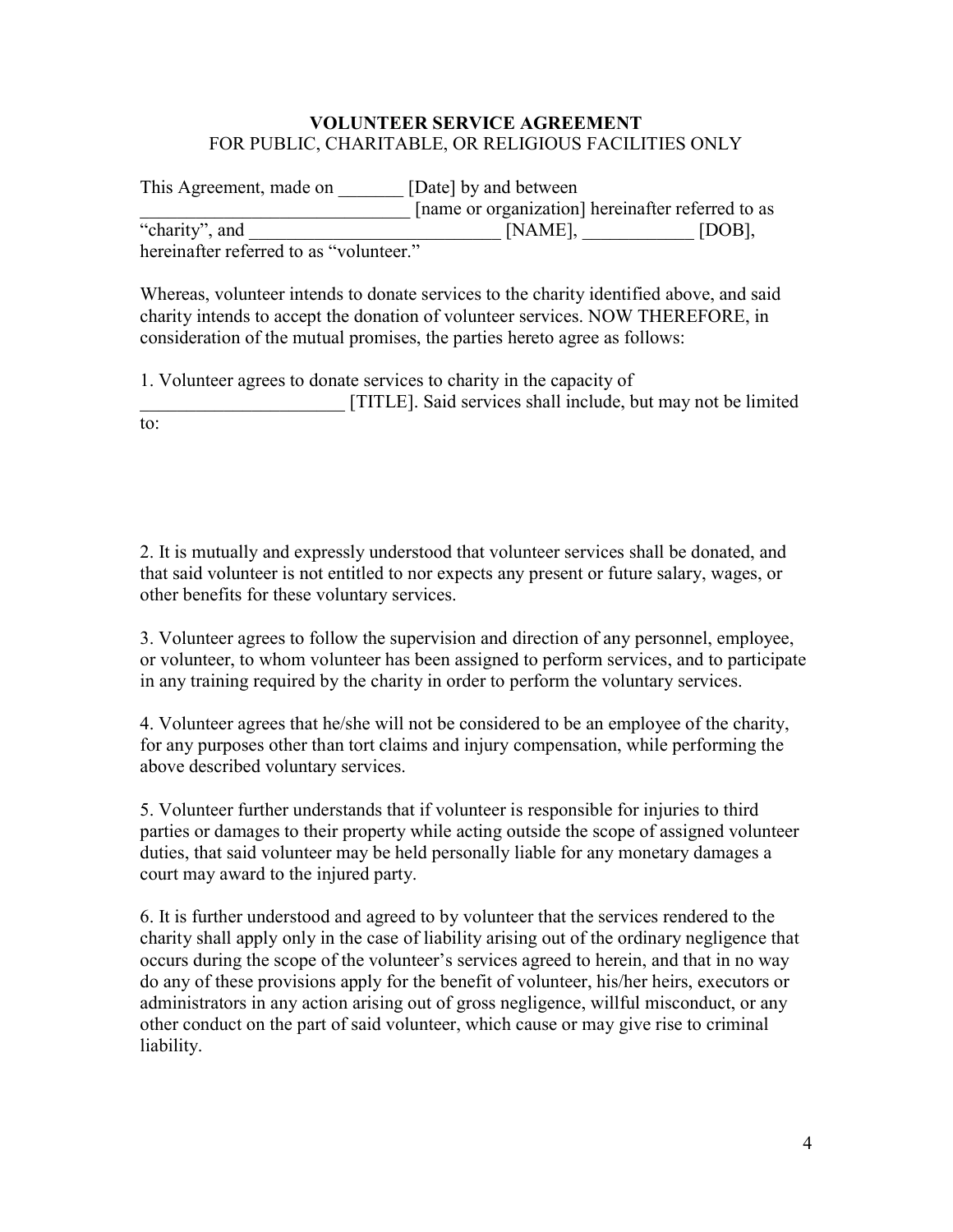7. Volunteer further agrees that volunteer will fully cooperate with the charity and its agents in any investigation, lawsuit, arbitration, or any other legal proceedings that arise from the matters covered by this agreement. Volunteer further agrees to notify the charity immediately of any incident that occurs or may occur within the knowledge of the volunteer, which gives rise to liability on the part of the volunteer of the charity.

8. I understand that my volunteer assignment will begin on \_\_\_\_\_\_\_\_ and end on \_\_\_\_\_\_\_\_\_; and that I will spend approximately \_\_\_\_\_ hours per \_\_\_\_ providing volunteer services. I also understand that my volunteer assignment may be terminated at any time by either party to this agreement.

# Emergency Contact Information:

## Women of Worth Assigned Supervisor Contact Information:

| Volunteer Signature            | Date |
|--------------------------------|------|
| Parent/Guardian Signature      | Date |
| Women of Worth Staff Signature | Date |

| TO BE COMPLETED AT END OF VOLUNTEER'S SERVICE |  |  |
|-----------------------------------------------|--|--|
| <b>VOLUNTEER TIME DONATED:</b>                |  |  |
| YEARS:<br>HOURS:<br>WEEKS:<br>DAYS:           |  |  |
| <b>SIGNATURE OF VOLUNTEER:</b>                |  |  |
| <b>TERMINATION DATE:</b>                      |  |  |
| TITLE/NAME OF SUPERVISOR:                     |  |  |
| SIGNATURE OF SUPERVISOR:                      |  |  |
| <b>DATE SIGNED:</b>                           |  |  |